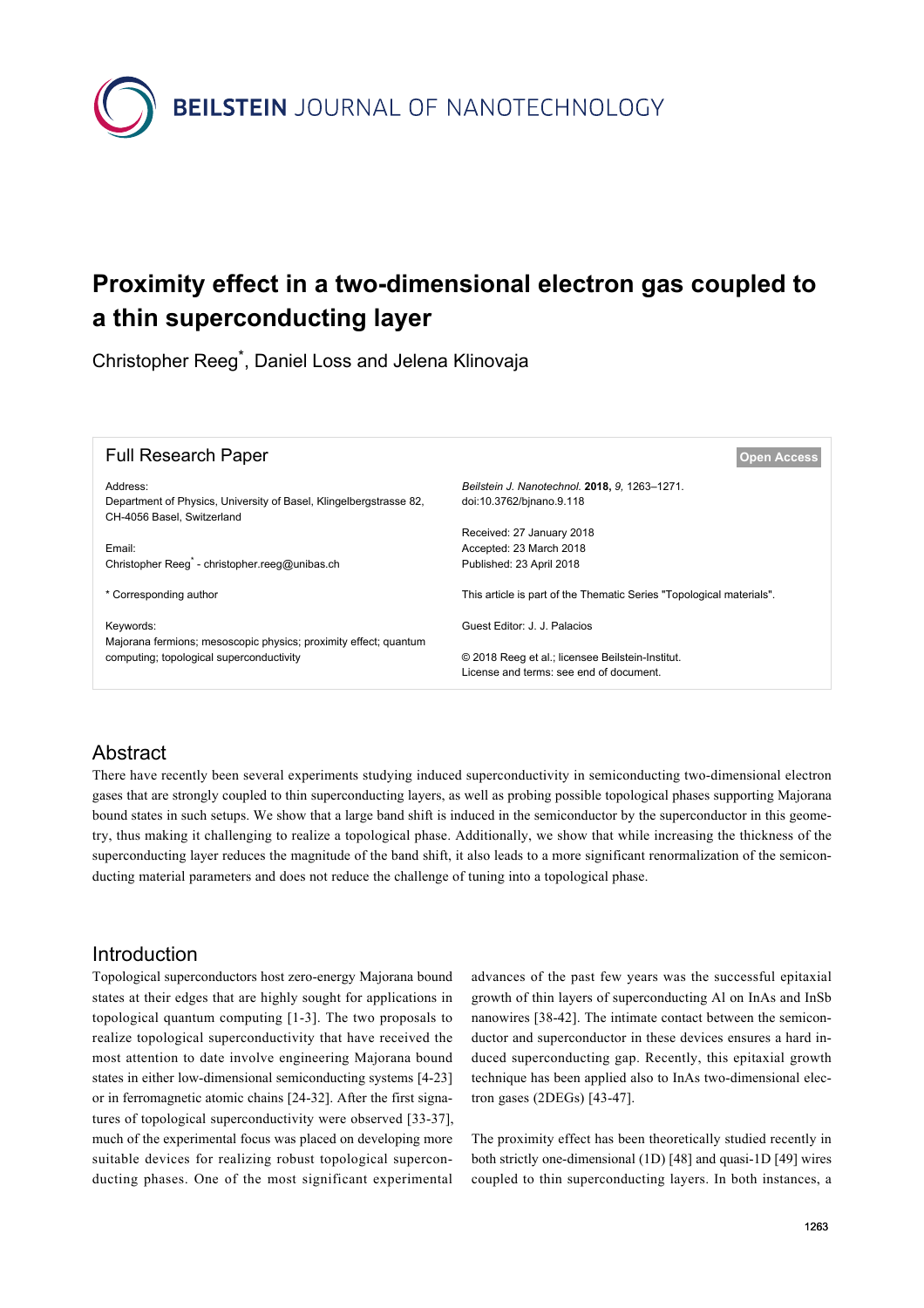strong proximity coupling induces a large band shift on the semiconducting wire. This band shift is comparable to the level spacing in the superconductor,  $\delta E_s = \pi \hbar v_F / d$  (which is  $\delta E_s \sim$ 400 meV for a superconductor thickness of  $d \sim 10$  nm and a Fermi velocity of Al of  $v_F \sim 2 \times 10^6$  m/s). In both cases, this large band shift makes it very challenging to realize a topological phase when utilizing thin superconducting layers.

In this paper, we extend the works of [\[48,49\]](#page-7-4) to the 2D limit. We show that the large band shift that plagues the 1D case persists also in two dimensions. First, we show that the selfenergy induced in an infinite 2DEG coupled to a superconductor of finite thickness is equivalent to that induced in an infinite wire coupled to a 2D superconductor of finite width (corresponding to the theoretical model of [\[48\]\)](#page-7-4), with the simple replacement of a 1D momentum by the magnitude of a 2D momentum. Analyzing the self-energy, we find that the induced gap in the presence of only Rashba spin–orbit coupling can be made comparable to the bulk gap of the superconductor only if the tunneling energy scale exceeds the large level spacing of the superconducting layer. As in the 1D case, the large tunneling energy scale induces a large band shift on the 2DEG and makes it very challenging to realize a topological phase. We also show that while the band shift can be significantly reduced by increasing the thickness of the superconducting layer, the topological phase is still difficult to realize if the 2DEG/superconductor interface remains very transparent.

#### Model of the Proximity Effect

The system we consider consists of a 2DEG with strong Rashba spin–orbit interaction (SOI) proximity-coupled to an *s*-wave superconductor of thickness *d*, as shown in [Figure 1](#page-1-0). The 2DEG-superconductor heterostructure is described by the action

$$
S = S_{2D} + S_s + S_t. \tag{1}
$$

The action of the 2DEG in Nambu space is given by

$$
S_{2D} = \frac{1}{2} \int_{\mathbf{k},\omega} c_{\mathbf{k},\omega}^{\dagger} \left( i\omega - \mathcal{H}_{\mathbf{k}}^{2D} \right) c_{\mathbf{k},\omega},\tag{2}
$$

where  $\omega$  is a Matsubara frequency,  $\mathbf{k} = (k_x, k_y)$  is the momentum,

$$
\int_{\mathbf{k},\omega} \equiv \int d\omega/2\pi \int d\mathbf{k}/(2\pi)^2,
$$

and

$$
c_{\mathbf{k},\omega} = \left(c_{\mathbf{k},\omega,\uparrow}, c_{\mathbf{k},\omega,\downarrow}, c^{\dagger}_{-\mathbf{k},-\omega,\uparrow}, c^{\dagger}_{-\mathbf{k},-\omega,\downarrow}\right)^{T}
$$

is a spinor of Heisenberg operators describing states in the 2DEG. The Hamiltonian density is

$$
\mathcal{H}_{\mathbf{k}}^{2D} = \xi_k \tau_z + \alpha \left( k_y \sigma_x - k_x \tau_z \sigma_y \right),\tag{3}
$$

where  $\xi_k = k^2/2m_{2D} - \mu_{2D}$  ( $m_{2D}$  and  $\mu_{2D}$  are the effective mass and chemical potential of the 2DEG, respectively, and  $k^2 = k_x^2 + k_y^2$ ,  $\alpha$  is the Rashba SOI constant, and  $\sigma_{x,y,z}$  ( $\tau_{x,y,z}$ ) are Pauli matrices acting in spin (Nambu) space. The superconductor is described by the BCS action,

$$
S_{\rm s} = \frac{1}{2} \int_{\mathbf{k},\omega} \int_0^d dz \, \eta_{\mathbf{k},\omega}^{\dagger}(z) \Big[ i\omega - \mathcal{H}_k^s(z) \Big] \eta_{\mathbf{k},\omega}(z), \quad (4)
$$

where

$$
\boldsymbol{\eta}_{k,\omega} = \left[\eta_{k,\omega,\uparrow},\eta_{k,\omega,\downarrow},\eta_{-k,-\omega,\uparrow}^{\dagger},\eta_{-k,-\omega,\downarrow}^{\dagger}\right]
$$

is a spinor of Heisenberg operators describing states in the superconductor and the Hamiltonian density is

$$
\mathcal{H}_{k}^{s}(z) = \left(-\frac{\partial_z^2}{2m_s} + \frac{k^2}{2m_s} - \mu_s\right)\tau_z - \Delta\sigma_y\tau_y, \qquad (5)
$$

with  $m_s$ ,  $\mu_s$ , and  $\Delta$  the effective mass, chemical potential, and pairing potential of the superconductor, respectively. Local tunneling at the interface between the two materials is assumed to conserve both spin and momentum,

<span id="page-1-1"></span>
$$
S_{\rm t} = -\frac{t}{2} \int_{\mathbf{k},\omega} \left[ \eta_{\mathbf{k},\omega}^{\dagger} \left( z_{2\mathrm{D}} \right) \tau_z c_{\mathbf{k},\omega} + H.c. \right],\tag{6}
$$

where *t* is the tunneling amplitude. We must take the 2DEG to be located at some finite  $z_{2D}$  ( $0 < z_{2D} < d$ ) due to the breakdown of the tunneling Hamiltonian approach for the case where the 2DEG is located at the boundary of the superconductor. The breakdown of the tunneling Hamiltonian results from our

<span id="page-1-0"></span>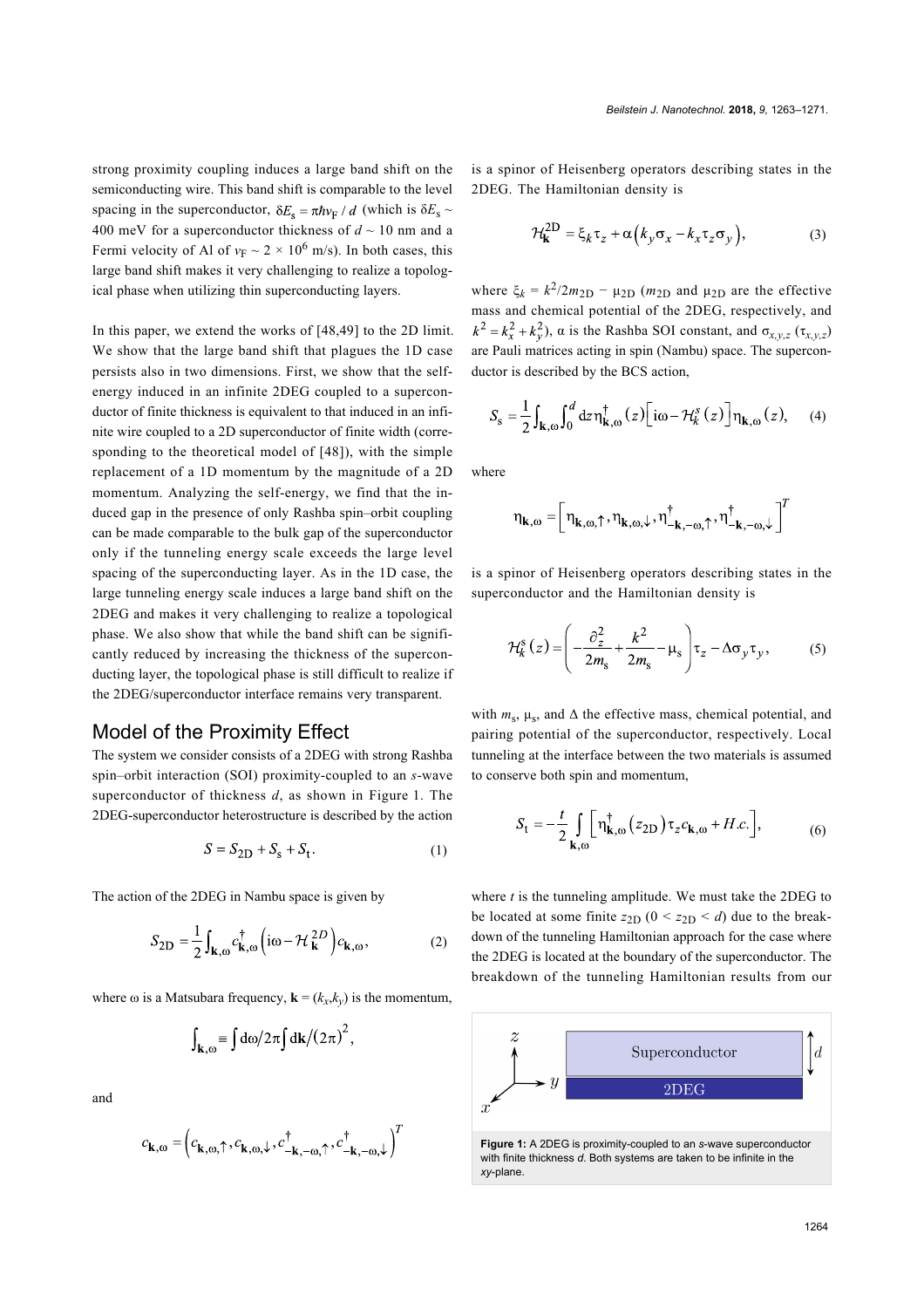neglect of the thickness of the 2DEG (for related calculations in which the finite thickness is taken into account, see [\[50-53\]\)](#page-7-6). However, as shown in [\[48\]](#page-7-4), choosing  $k_{F}z_{2D} \ll 1$  (where  $k_{\rm F} = \sqrt{2m_{\rm s}\mu_{\rm s}}$  is the Fermi momentum of the superconductor) yields good agreement with numerical calculations in which there is no issue with placing the 2DEG strictly at the boundary.

In the absence of tunneling, the spectrum of the 2DEG consists of two spin–orbit-split subbands described by

<span id="page-2-0"></span>
$$
E_{\pm}^{2}(k) = \left(\xi_{k} \pm \alpha k\right)^{2}.
$$
 (7)

When the finite-size quantization scale of the superconductor greatly exceeds the gap,  $1/m_s d^2 \gg \Delta$ , the first few subbands of the superconductor follow a linearized form given by  $(h = 1)$ 

<span id="page-2-1"></span>
$$
E_n^2(k) = \left( \left[ k_{\rm F} d / \pi - n \right] \delta E_{\rm s} - \frac{k^2}{2m_{\rm s}} \right)^2 + \Delta^2, \tag{8}
$$

where  $\delta E_s = \pi v_F/d$  is the level spacing in the superconductor  $(v_F = k_F/m_s$  is the Fermi velocity) and  $n \in \mathbb{Z}^+$ . When the thickness of the superconducting layer is much smaller than its coherence length,  $d \ll \xi_s = \pi v_F/\Delta$ , the level spacing of the layer greatly exceeds its gap,  $\delta E_s \gg \Delta$ .

The spectra of the 2DEG and the superconductor are plotted in [Figure 2.](#page-2-2) Provided that  $\min(|k_F d / \pi - n|) \gg \Delta / \delta E_s$ , the bands

<span id="page-2-2"></span>

**Figure 2:** Sketch of Bogoliubov excitation spectra as a function of  $k = (k_x^2 + k_y^2)^{1/2}$  in the absence of tunneling, assuming  $\delta E_s \gg E_{so}$  and  $\mu_{2D}$  = 0. The red and blue curves correspond to  $\pm$  subbands of the 2DEG ([Equation 7](#page-2-0)), respectively, which result from the spin-splitting Rashba SOI. The black curve corresponds to the lowest-energy subband of the superconductor [\(Equation 8\)](#page-2-1). A weak tunneling amplitude *t* induces anticrossings in the spectrum where indicated and induces a superconducting gap in the 2DEG at the Fermi momenta (corresponding to those momenta for which  $E_{\pm}(k)=0$ ). Due to the large energy mismatch between the superconducting subband and the Fermi points of the 2DEG, the induced gap is very small.

of the 2DEG and superconductor intersect at high energies  $E \sim \delta E_s \gg \Delta$ . Since we impose momentum conservation (in addition to energy conservation) in [Equation 6](#page-1-1), the subbands are coupled only at the intersection points. Thus, a weak tunnel coupling induces anticrossings in the spectrum, as indicated in [Figure 2](#page-2-2), which leads to a shift in the subbands of the 2DEG. Additionally, the tunnel coupling opens a superconducting gap at the Fermi momenta of the 2DEG; however, due to the intersection points lying at very large energies, the gap opened in the 2DEG is very small. A large gap can only be induced if tunneling is strong enough to overcome the large energy mismatch similar to δ*E*<sup>s</sup> .

To determine the self-energy of the 2DEG induced by the superconductor, we integrate out the superconducting degrees of freedom. After integrating out, the 2DEG can be described by the effective action

$$
S_{\text{eff}} = \int_{\mathbf{k},\omega} c_{\mathbf{k},\omega}^{\dagger} \left( i\omega - \mathcal{H}_{\mathbf{k}}^{2\mathbf{D}} - \Sigma_{k,\omega} \right) c_{\mathbf{k},\omega},\tag{9}
$$

with the self-energy given by

<span id="page-2-3"></span>
$$
\Sigma_{k, \omega} = t^2 \tau_z G_{k, \omega}^s (z_{2D}, z_{2D}) \tau_z.
$$
 (10)

In [Equation 10](#page-2-3),  $G_{k,\omega}^{s}(z, z')$  is the Green's function of the bare superconductor (in the absence of tunneling), which satisfies

<span id="page-2-4"></span>
$$
\left[\mathrm{i}\omega - \mathcal{H}_k^{\mathrm{s}}(z)\right] G_{k,\omega}^{\mathrm{s}}(z, z') = \delta(z - z').\tag{11}
$$

Imposing a vanishing boundary condition at  $z = 0$  and  $z = d$ , we find a solution to [Equation 11](#page-2-4) given by

<span id="page-2-5"></span>
$$
G_{k,\omega}^{s}(z,z') = \frac{1}{2v_{F}\Omega} \left( i\omega - \Delta\tau_{y}\sigma_{y} + i\Omega\tau_{z} \right)
$$
  
\n
$$
\times \left\{ \frac{\sin[k_{+}(d-z')] }{\sin(k_{+}d)} e^{ik_{+}z} + \left[ i + \cot(k_{+}d) \right] \sin(k_{+}z') e^{-ik_{+}z} \right\}
$$
  
\n
$$
+ \frac{1}{2v_{F}\Omega} \left( i\omega - \Delta\tau_{y}\sigma_{y} - i\Omega\tau_{z} \right)
$$
  
\n
$$
\times \left\{ \left[ -i + \cot(k_{-}d) \right] \sin(k_{-}z') e^{ik_{-}z} + \frac{\sin[k_{-}(d-z')] }{\sin(k_{-}d)} e^{-ik_{-}z} \right\}
$$
  
\n
$$
+ G_{k,\omega}^{\text{bulk}}(z-z'),
$$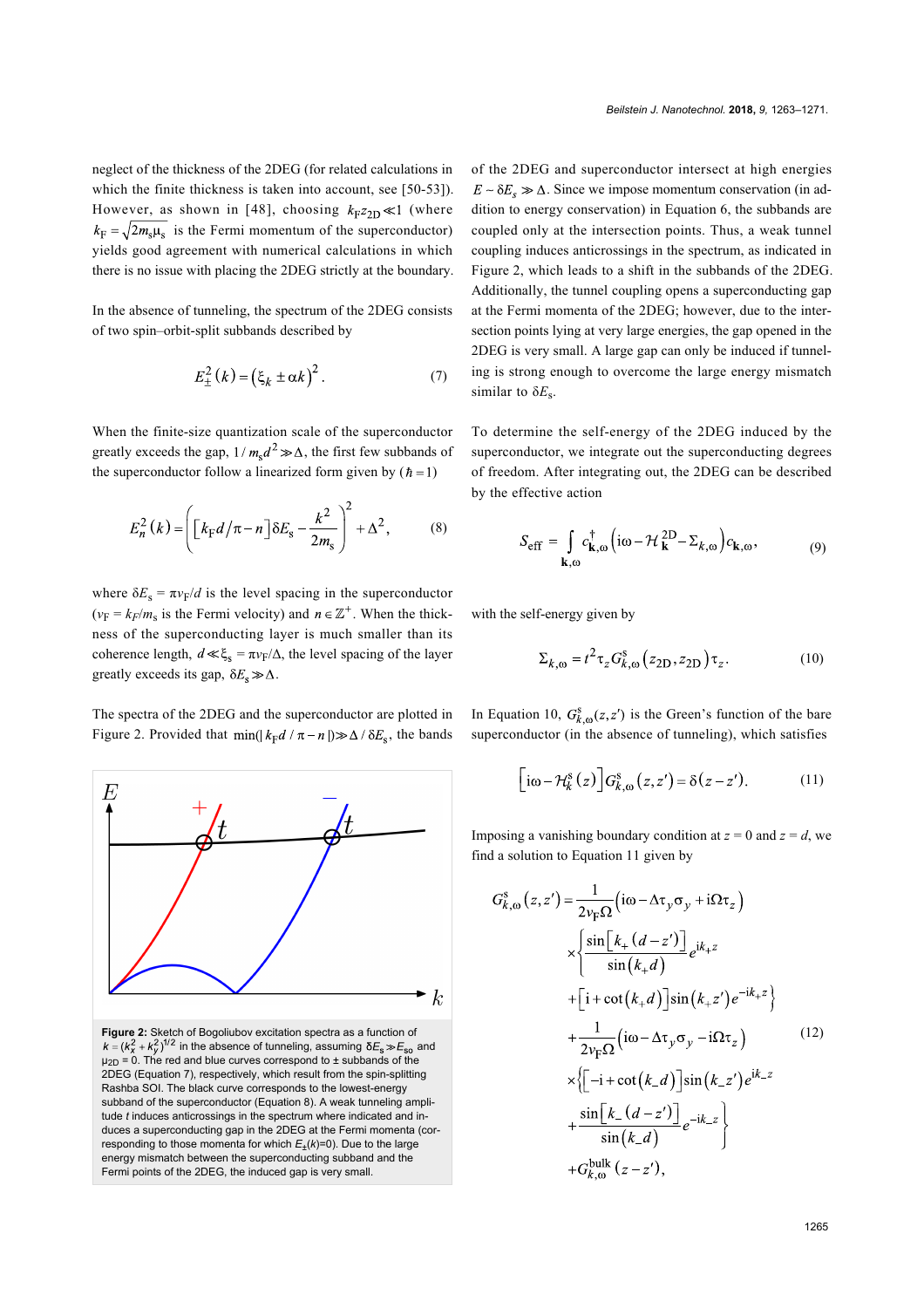where  $k_{\pm}^2 = 2m_s(\mu_s \pm i\Omega) - k^2$  and  $\Omega^2 = \Delta^2 + \omega^2$  [\[48,54\]](#page-7-4). The Green's function of a bulk superconductor, expressed in real space, is

<span id="page-3-3"></span>
$$
G_{k,\omega}^{\text{bulk}}(z-z') = -\int \frac{dk_z}{2\pi} \frac{i\omega + (\xi_k + k_z^2/2m_s)\tau_z - \Delta\tau_y \sigma_y}{\omega^2 + (\xi_k + k_z^2/2m_s)^2 + \Delta^2}
$$
  
= 
$$
-\frac{1}{\nu_{\text{F}}\Omega\varphi} \Big[ (i\omega - \Delta\tau_y \sigma_y) \cos(\zeta | z - z') \Big]
$$
(13)  
-
$$
\Omega\tau_z \sin(\zeta | z - z') \Big] e^{-\chi | z - z'|},
$$

where, in evaluating the integral, we make a semiclassical expansion  $k_{\pm} = k_{\text{F}}\varphi \pm i\Omega/(v_{\text{F}}\varphi) \equiv \zeta \pm i\chi$  (valid in the limit  $\mu_s \gg \Omega$ ) and define a quantity  $\varphi^2 = 1 - k^2 / k_F^2$  that parametrizes the trajectories of states in the superconductor. Substituting the Green's function [\(Equation 12](#page-2-5)) into the self-energy ([Equation 10\)](#page-2-3), we find

<span id="page-3-0"></span>
$$
\Sigma_{k,\omega} = \left( i\omega + \Delta \tau_y \sigma_y \right) \left( 1 - 1/\Gamma_{k,\omega} \right) - \delta \mu_{k,\omega} \tau_z, \quad (14)
$$

where we define

<span id="page-3-1"></span>
$$
\Gamma_{k,\omega} = \left(1 + \frac{\gamma}{\Omega \varphi \left[\cosh\left(2\chi d\right) - \cos\left(2\zeta d\right)\right]}\right)
$$

$$
\times \left\{\sinh\left(2\chi d\right) - \cos\left(2\zeta z_{\text{2D}}\right)\sinh\left[2\chi\left(d - z_{\text{2D}}\right)\right]\right\}
$$

$$
-\cos\left[2\zeta\left(d - z_{\text{2D}}\right)\right]\sinh\left(2\chi z_{\text{2D}}\right)\right\}^{-1},\tag{15}
$$

$$
\begin{aligned}\n&\ast \text{A}, \text{so} \quad \varphi[\cosh(2\chi d) - \cos(2\zeta d)] \\
&\times \left\{ \sin(2\zeta d) - \sin(2\zeta z_{2D}) \cosh\left[2\chi \left(d - z_{2D}\right)\right], -\sin\left[2\zeta \left(d - z_{2D}\right)\right] \cosh\left(2\chi z_{2D}\right) \right\},\n\end{aligned}
$$

with  $\gamma = t^2/v_F$ , an energy scale determined by the tunneling strength. The quantity  $\Gamma_{k,\omega}$  can be interpreted as an effective quasiparticle weight, as it takes values of 0 *<* Γ *<* 1, and is responsible for inducing superconductivity in the 2DEG, while  $\delta \mu_{k,\omega}$  corresponds to a tunneling-induced shift in the effective chemical potential of the 2DEG. Quite surprisingly, the selfenergy in [Equation 14](#page-3-0) and [Equation 15](#page-3-1) coincides with that of a nanowire coupled to a two-dimensional superconductor with finite width as found in [\[48\],](#page-7-4) with the simple replacement of a 1D momentum by the magnitude of a 2D momentum.

#### Results and Discussion Induced gap and band shift

Using the self-energy derived in the previous section, we first calculate the size of the proximity-induced gap in the 2DEG. Once we find an expression for the gap, we estimate the tunneling strength needed in order for the gap in the 2DEG to be comparable to that in the superconductor. We then add a Zeeman term to the Hamiltonian of the 2DEG and estimate the Zeeman energy needed to reach the topological phase in such a setup.

It is convenient to work in the chiral basis in which the normal Green's function of the 2DEG is diagonal. To this end, we introduce a unitary transformation

$$
U_{\mathbf{k}} = \frac{1}{\sqrt{2}} \begin{pmatrix} 1 & 1 & 0 & 0 \\ -ie^{i\phi_{\mathbf{k}}} & ie^{i\phi_{\mathbf{k}}} & 0 & 0 \\ 0 & 0 & 1 & 1 \\ 0 & 0 & -ie^{-i\phi_{\mathbf{k}}} & ie^{-i\phi_{\mathbf{k}}} \end{pmatrix}, \quad (16)
$$

with  $\phi_{\mathbf{k}} = \tan^{-1}(k_y / k_x)$ , which can be used to convert between the spin (σ) and chiral (λ) bases,  $G_{\mathbf{k},\omega}^{\lambda} = U_{\mathbf{k}}^{\dagger} G_{\mathbf{k},\omega}^{\sigma} U_{\mathbf{k}}$ . The Green's function in the spin basis is given by  $G_{\mathbf{k},\omega}^{\sigma} = (\mathrm{i}\omega - \mathcal{H}_{\mathbf{k}}^{\mathrm{2D}} - \Sigma_{k,\omega})^{-1}$ . Rotating to the chiral basis, we find a Green's function given by

<span id="page-3-2"></span>
$$
G_{\mathbf{k},\omega}^{\lambda} = \begin{pmatrix}\n-\mathrm{i}\tilde{\omega} - \tilde{\xi}_{+} & 0 & \frac{\mathrm{i}\tilde{\Delta}e^{-\mathrm{i}\varphi_{\mathbf{k}}}}{\tilde{\omega}^{2} + \tilde{\xi}_{+}^{2} + \tilde{\Delta}^{2}} & 0 \\
0 & -\mathrm{i}\tilde{\omega} - \tilde{\xi}_{-} & 0 & -\mathrm{i}\tilde{\Delta}e^{-\mathrm{i}\varphi_{\mathbf{k}}} \\
0 & \frac{-\mathrm{i}\tilde{\omega} - \tilde{\xi}_{-}^{2}}{\tilde{\omega}^{2} + \tilde{\xi}_{-}^{2} + \tilde{\Delta}^{2}} & 0 & \frac{-\mathrm{i}\tilde{\Delta}e^{-\mathrm{i}\varphi_{\mathbf{k}}}}{\tilde{\omega}^{2} + \tilde{\xi}_{-}^{2} + \tilde{\Delta}^{2}} \\
\frac{-\mathrm{i}\tilde{\Delta}e^{\mathrm{i}\varphi_{\mathbf{k}}}}{\tilde{\omega}^{2} + \tilde{\xi}_{+}^{2} + \tilde{\Delta}^{2}} & 0 & \frac{-\mathrm{i}\tilde{\omega} + \tilde{\xi}_{+}^{2}}{\tilde{\omega}^{2} + \tilde{\xi}_{+}^{2} + \tilde{\Delta}^{2}} & 0 \\
0 & \frac{\mathrm{i}\tilde{\Delta}e^{\mathrm{i}\varphi_{\mathbf{k}}}}{\tilde{\omega}^{2} + \tilde{\xi}_{-}^{2} + \tilde{\Delta}^{2}} & 0 & \frac{-\mathrm{i}\tilde{\omega} + \tilde{\xi}_{-}^{2}}{\tilde{\omega}^{2} + \tilde{\lambda}_{-}^{2} + \tilde{\Delta}^{2}}\n\end{pmatrix}, (17)
$$

where  $\tilde{\omega} = \omega/\Gamma_{k, \omega}$ ,  $\tilde{\xi}_{\pm} = \xi_k - \delta \mu_{k, \omega} \pm \alpha k$  and  $\tilde{\Delta} = \Delta(1/\Gamma_{k, \omega} - 1)$ . The spin–singlet pairing induced by the superconductor appears as intraband chiral *p*-wave pairing (of the form  $p_x \pm i p_y$ ) when expressed in the chiral basis.

Before continuing, let us simplify the parameters  $\Gamma_{k,\omega}$  and  $\delta \mu_{k,\omega}$ . We will focus on the limit where the thickness of the superconducting layer is much smaller than its coherence length,  $d \ll \xi_s$ (equivalently,  $\Delta \ll \delta E_s$ ), and where the normal layer is located close to the edge of the superconductor,  $k_{\text{F}}z_{2\text{D}} \ll 1$ . Because of the large Fermi surface mismatch between the 2DEG and superconductor, we must have  $k \ll k_F$  (or, equivalently,  $\varphi \approx 1$ ); in the following, we neglect the momentum dependence by setting  $\varphi$  = 1 (which is justified as long as we only consider momenta  $k \ll 1/\sqrt{k_F}d$ ). In the limit  $\omega \ll \delta E_s$ , the parameters simplify to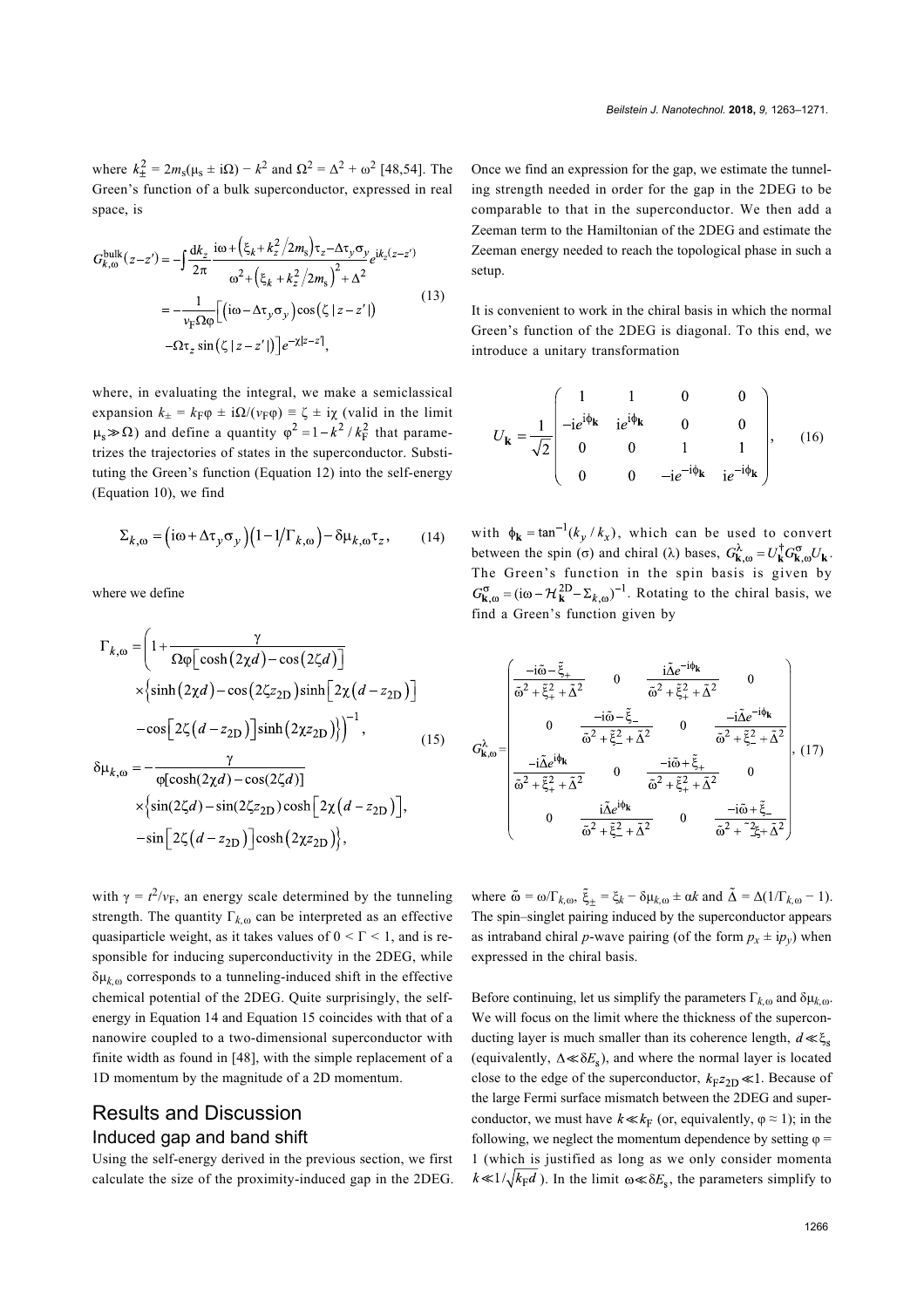<span id="page-4-1"></span>
$$
\Gamma = \left(1 + \frac{2\pi\gamma (k_{\rm F}z_{2\rm D})^2}{\delta E_{\rm s} \sin^2 (k_{\rm F}d)}\right)^{-1},
$$
\n
$$
\delta \mu = 2\gamma (k_{\rm F}z_{2\rm D}) \left[1 - (k_{\rm F}z_{2\rm D}) \cot (k_{\rm F}d)\right],
$$
\n(18)

where we drop the subscript  $(k, \omega)$  because both  $\Gamma$  and  $\delta \mu$  are now independent of frequency and momentum. In expanding [Equation 15](#page-3-1) to arrive at [Equation 18](#page-4-1), we assumed that  $|\sin(k_{\rm F}d)| \gg \Delta/\delta E_{\rm s}$  (therefore, these expressions break down when  $k_F d / \pi \rightarrow n$ , with  $n \in \mathbb{Z}^+$ ).

The spectrum of the proximitized 2DEG is determined by the poles of the retarded Green's function. After analytic continuation i $\omega \rightarrow E + i0^+$ , we find two branches of the spectrum from [Equation 17](#page-3-2) given by

<span id="page-4-0"></span>
$$
E_{\pm}^{2}(k) = \Gamma^{2} \left( \frac{k^{2}}{2m_{2D}} - \mu_{\text{eff}} \pm \alpha k \right)^{2} + \Delta^{2} (1 - \Gamma)^{2}, \quad (19)
$$

where  $\mu_{eff} = \mu_{2D} + \delta \mu$  is an effective chemical potential of the 2DEG. The spectrum describes an *s*-wave superconductor with Rashba-split bands and an excitation gap

<span id="page-4-4"></span>
$$
E_{\rm g} = \Delta (1 - \Gamma). \tag{20}
$$

We see that the size of the excitation gap is determined by the parameter  $\Gamma$ . When  $\Gamma \ll 1$ , the full bulk gap of the superconductor is induced in the 2DEG, while for  $(1-\Gamma) \ll 1$ , a very small gap is induced. In order to have an induced gap comparable (but not equal) to the bulk gap, we require that neither  $\Gamma \ll 1$  nor  $(1 - \Gamma) \ll 1$  is satisfied. However, to realize this situation requires a tunneling strength

<span id="page-4-2"></span>
$$
\gamma \sim \delta E_{\rm s},\tag{21}
$$

where we have assumed that  $(k_{F}z_{2D})^{2}/\sin^{2}(k_{F}d) \sim 1$ . If the tunneling strength is chosen as in [Equation 21](#page-4-2), the band shift measured at  $k = 0$ ,  $E_{\pm}(0)$ , is

$$
E_{\pm}(0) \sim \Gamma \delta \mu \sim \delta E_{\rm s}.
$$
 (22)

Therefore, the scale of the band shift is also set by the level spacing in the thin superconducting layer. We note that while the quantity δμ is bounded only by the chemical potential of the superconductor  $\mu_s$  (as the tunneling Hamiltonian approach itself should break down for  $\gamma \sim \mu_s$ ), the band shift saturates to  $E_{\pm}(0) \sim \delta E_{\rm s}$  in the limit  $\gamma \gg \delta E_{\rm s}$  (where  $\Gamma \ll 1$ ).

We plot the spectrum of the 2DEG (see [Equation 19](#page-4-0)) in [Figure 3](#page-4-3). In the weak-coupling limit [\(Figure 3a](#page-4-3)), there is a rather small band shift but a negligible superconducting gap is opened in the 2DEG. In the strong-coupling limit [\(Figure 3b](#page-4-3)), we show that while a larger gap is induced, the band shift is very large.

#### Topological transition

We now add a Zeeman splitting  $\Delta$ <sub>Z</sub> to the Hamiltonian of the 2DEG such that

$$
\mathcal{H}_{\mathbf{k}}^{\text{2D}} = \xi_k \tau_z + \alpha \left( k_y \sigma_x - k_x \tau_z \sigma_y \right) - \Delta_Z \tau_z \sigma_z. \tag{23}
$$

<span id="page-4-3"></span>

**Figure 3:** Spectrum of a 2DEG coupled to a thin superconducting layer (see [Equation 19\)](#page-4-0) for (a) γ = Δ (corresponding to Γ = 0.9996 and δμ = 0.78Δ) and (b) γ = δ*E<sub>s</sub> (corresponding to Γ = 0.735 and δ*μ = 780Δ). When tunneling is weak (as in panel a), the band shift is rather small but the induced gap is negligible. If tunneling is strong enough to open a sizable gap (as in panel b), the band shift is very large (note that the band shift is given by  $E_{\pm}(0)$   $\cdot$ Γδμ rather than δμ). In both plots, *E*so = 2Δ, δ*E*<sup>s</sup> = 1000Δ, μ2D = 0, *k*Fd/π = 48.75, and *k*F*z*2D = 0.3. Here *k*so = *m*α is the spin–orbit momentum. Note that although, in the insets, we show only the induced gap on the "−"-subband, there is an equally large gap induced on the "+"-subband.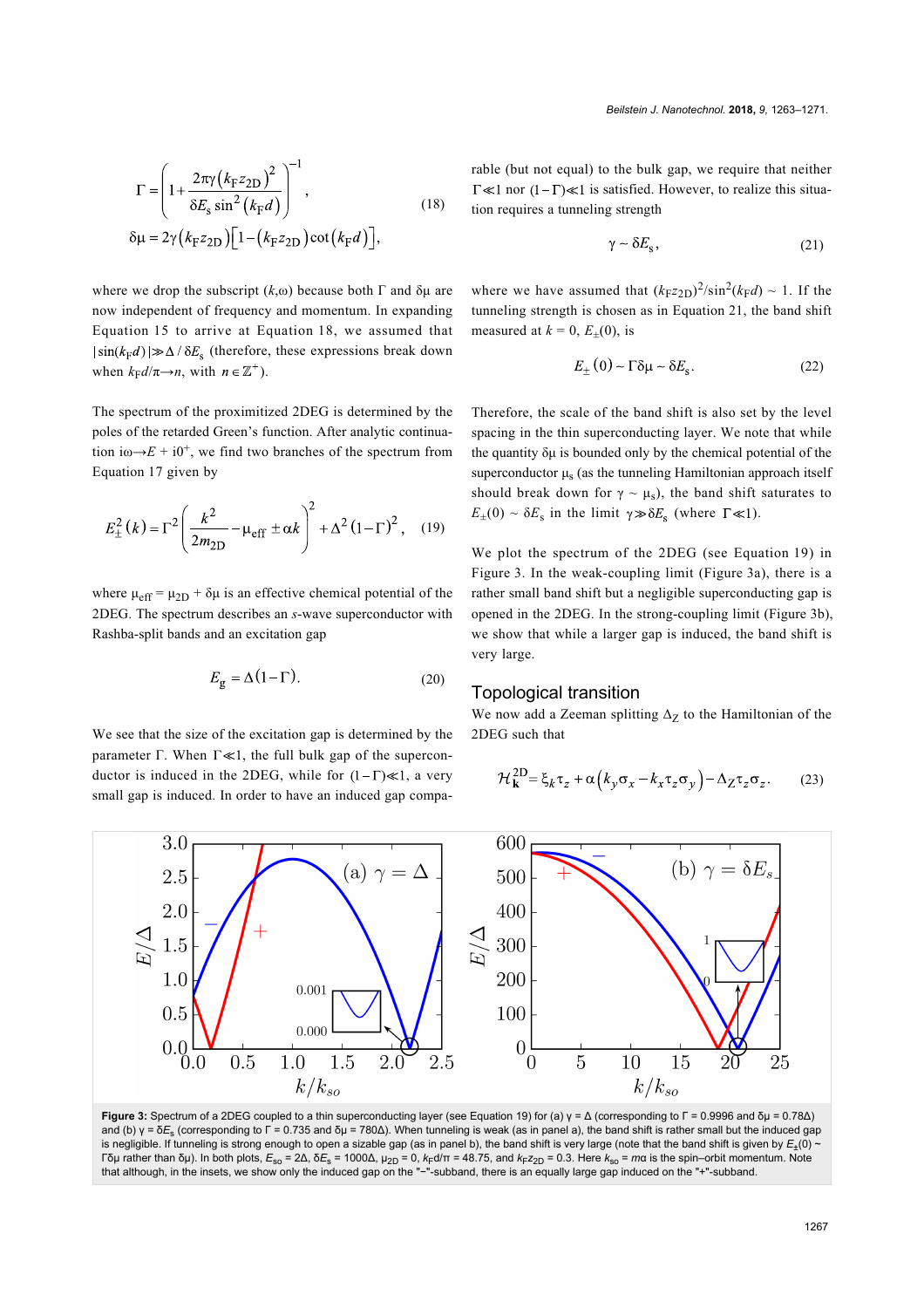Such a Zeeman splitting can arise due to the application of an out-of-plane magnetic field [\[4,5\]](#page-6-1) (though orbital effects are not incorporated here) or due to the proximity of a magnetic insulator [\[8\]](#page-6-2). Also, it is possible to apply an in-plane magnetic field (to avoid unwanted orbital effects) to reach the topological phase if the 2DEG has a finite Dresselhaus SOI, as shown in [\[9\]](#page-6-3). An in-plane magnetic field in the presence of only Rashba SOI is not sufficient to reach the topological phase because it does not open a gap in the Rashba spectrum. The spectrum in the presence of the Zeeman splitting, which again is determined by poles in the retarded Green's function  $G_{\mathbf{k},E}^{R} = (E - \mathcal{H}_{\mathbf{k}}^{2D} - \Sigma + i0^{+})^{-1}$ , is given by

$$
E^{2} = \Gamma^{2} \left[ \Delta_{Z}^{2} + (\xi_{k} - \delta\mu)^{2} + \alpha^{2} k^{2} \right] + E_{g}^{2}
$$
  
 
$$
\pm 2\Gamma \sqrt{\Delta_{Z}^{2} E_{g}^{2} + \Gamma^{2} (\xi_{k} - \delta\mu)^{2} (\Delta_{Z}^{2} + \alpha^{2} k^{2})},
$$
 (24)

where we have used  $E_g = \Delta(1 - \Gamma)$  as in [Equation 20.](#page-4-4) Therefore, we find a gap-closing topological transition at  $k = 0$  for the critical Zeeman splitting

<span id="page-5-2"></span>
$$
\Gamma \Delta_Z^c = \sqrt{\Gamma^2 \left(\mu_{2D} + \delta \mu\right)^2 + E_g^2}.
$$
 (25)

In the case of a very large band shift,  $\Gamma \delta \mu \gg E_{\rm g}$  and  $\delta \mu \gg \mu_{2D}$ , the topological transition is given by  $\Delta_Z^c = \delta \mu$  [note that  $\Gamma$  drops out of [Equation 25](#page-5-2) in this limit].

We now provide an estimate of the Zeeman splitting at which we expect the  $k = 0$  gap-closing transition to occur experimentally in an Al/InAs 2DEG heterostructure. Given the thickness of the superconducting Al layer of  $d = 10$  nm [\[44\]](#page-7-7), we estimate a level spacing of  $\delta E_s = \pi \hbar v_F / d = 413$  meV (taking  $v_F =$  $2 \times 10^6$  m/s). Therefore, if a sizable gap is induced in the 2DEG, as observed experimentally, typical values for the band shift are of the same order of magnitude as the level spacing, Γδμ ~ 400 meV. Then, provided that the chemical potential cannot be controlled over such a large scale by external gates, the critical Zeeman splitting needed to reach the topological

phase is  $\Delta_7^c = \delta \mu \sim 400$  meV. Such a large Zeeman splitting cannot be achieved in the 2DEG without destroying superconductivity in the thin layer. We also note the possibility that, by coincidence, the band shift vanishes (or becomes small); from [Equation 18](#page-4-1), we see that  $\delta \mu = 0$  if  $k_F d = \cot^{-1}(1/k_F z_{2D}) + n\pi$  (for  $n \in \mathbb{Z}$ ). In this special case, which requires the thickness of the superconducting layer to be finely tuned on the scale of its Fermi wavelength, there is no band shift to prevent one from tuning into a topological phase. However, for most devices, the large band shift makes it very challenging to realize a topological phase.

### Increasing thickness of superconducting layer

The self-energy appearing most frequently in the literature to describe proximitized nanowires and 2DEGs [\[55-60\]](#page-7-8), which also has been used often in interpreting experimental results [\[40,42\]](#page-7-9), is that induced by a bulk superconductor,

<span id="page-5-0"></span>
$$
\Gamma_{\text{bulk}} = (1 + \gamma / \Omega)^{-1},
$$
  
\n
$$
\delta \mu_{\text{bulk}} = 0.
$$
 (26)

[Equation 26](#page-5-0) can be obtained by setting  $z_{2D} = d/2$  and taking the limit *d*→∞ in [Equation 15](#page-3-1) (or, as it is usually done, by substituting the bulk Green's function in [Equation 13](#page-3-3) when evaluating the self-energy in [Equation 10\)](#page-2-3). Hence, this self-energy describes a 2DEG embedded within a bulk superconductor, as shown in [Figure 4a.](#page-5-3) To describe the case where a 2DEG is placed at the surface of a bulk superconductor (as shown in [Figure 4b](#page-5-3)), the limit  $d \rightarrow \infty$  should be taken in [Equation 15](#page-3-1) while keeping  $z_{2D}$  finite (or, equivalently, substituting the Green's function of a semi-infinite (SI) superconductor when evaluating the self-energy in [Equation 10\)](#page-2-3). For this case, we obtain

<span id="page-5-1"></span>
$$
\Gamma_{SI} = \left(1 + \frac{\gamma}{\Omega} \left\{1 - \cos\left(2\zeta z_{2D}\right)e^{-2\chi z_{2D}}\right\}\right)^{-1},\qquad(27)
$$

$$
\delta \mu_{SI} = \gamma \sin\left(2\zeta z_{2D}\right)e^{-2\chi z_{2D}}.
$$

<span id="page-5-3"></span>

within an infinitely large superconductor. (b) Evaluating the self-energy with the Green's function of a semi-infinite superconductor (see [Equation 27](#page-5-1)) corresponds to a 2DEG placed on the surface of an infinitely large superconductor.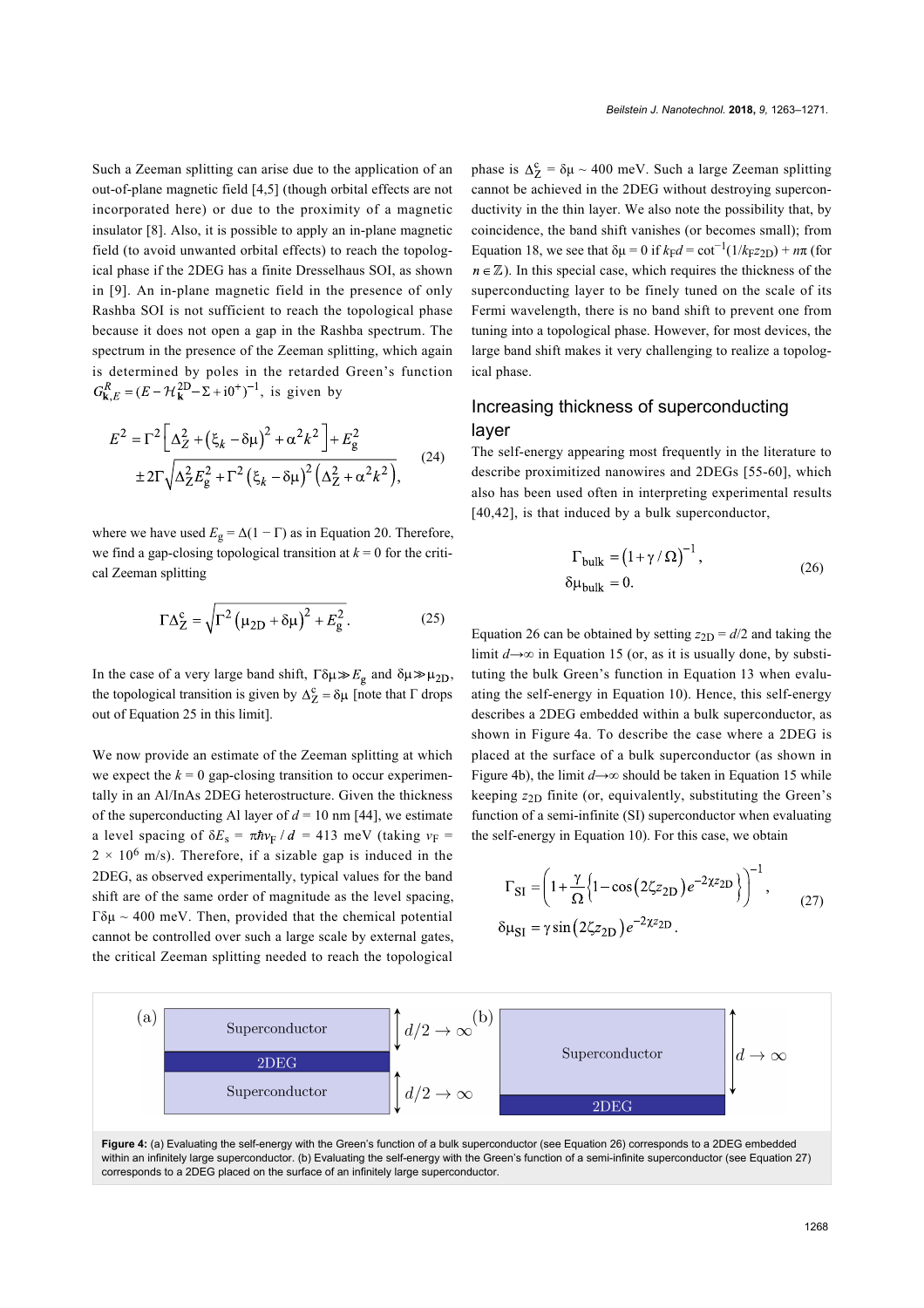The most notable difference is the presence of a nonzero band shift in the semi-infinite case. However, this band shift is significantly reduced compared to the case of a thin superconducting layer, as it saturates to  $E_{\pm}(0) \sim \Gamma_{\text{SI}} \delta \mu_{\text{SI}} \sim \Delta$  in the limit  $\gamma \gg \Delta$ .

Although it may seem that a topological phase can be much more easily realized by simply increasing the thickness of the superconducting layer in order to reduce the band shift induced on the 2DEG, this is not the case. Crucially, both the bulk and the semi-infinite self-energies give the ratio  $\gamma/\Delta$  as the relevant parameter determining whether the system is in the weak-coupling  $[(1 - \Gamma) \ll 1]$ , or equivalently  $E_g \ll \Delta$ ] or strong-coupling  $[(1 - \Gamma) \sim 1$ , or equivalently  $E_{\rm g} \sim \Delta]$  limit. This is in stark contrast to the limit of a thin superconducting layer, where a tunneling energy  $\gamma \sim \delta E_s \gg \Delta$  is required to open a gap  $E_g \sim \Delta$ in the 2DEG. Therefore, because the tunneling energy  $\gamma$  is a property of the interface and should not be expected to change as the thickness of the superconducting layer is increased, this energy is fixed to  $\gamma \sim \delta E_s$  provided that the interface is transparent enough to induce a gap in the thin-layer limit (as seen in the experiments). If the thickness of the superconductor is increased, such that  $d \gg \xi_s$ , the system will be deep within the strong-coupling limit; from [Equation 26](#page-5-0) and [Equation 27](#page-5-1), we find  $\Gamma \sim \Delta / \gamma \ll 1$ . The critical Zeeman splitting needed to induce a topological phase (see [Equation 25\)](#page-5-2) is therefore given by  $\Delta_Z^c \sim \Delta/\Gamma \sim \gamma \sim 400$  meV. We note that in the case of a thin superconducting layer, the topological transition is pushed to large Zeeman splitting by very large δμ, which could possibly be compensated for if the chemical potential  $\mu_{2D}$  has a large range of tunability. In the case of a bulk system, the topological transition is pushed to large Zeeman splitting by very small Γ, which cannot be affected by tuning  $\mu_{2D}$ . Hence, even if the thickness *d* of the superconducting layer is made infinite, the topological phase transition is determined by the interfacial tunneling energy. In order to induce a topological phase more reliably, a much weaker coupling between a 2DEG and a bulk superconductor (such that  $\gamma \leq \Delta$ ) should be sought. We also note that this result applies to the 1D model considered in [\[48\]](#page-7-4) as well.)

#### Conclusion

We have studied the proximity effect in a two-dimensional electron gas (2DEG) strongly coupled to a thin superconducting layer, showing that the detrimental band shift shown in [\[48,49\]](#page-7-4) to dominate the proximity effect in wires is also crucial in 2DEGs. In order to induce a sizable gap in the 2DEG, the tunneling energy scale must overcome the large level spacing within the superconductor. However, introducing such a large energy scale to the semiconductor induces a large band shift that makes it challenging to realize a topological phase. This challenge cannot be alleviated by simply increasing the thickness of the superconducting layer but requires a significant weakening of the proximity coupling afforded by the epitaxial interface.

#### Acknowledgements

This work was supported by the Swiss National Science Foundation and the NCCR QSIT.

#### ORCID® iDs

Christopher Reeg - <https://orcid.org/0000-0002-2357-4766> Daniel Loss -<https://orcid.org/0000-0001-5176-3073>

#### References

- <span id="page-6-0"></span>1. Kitaev, A. Y. *Phys.-Usp.* **2001,** *44,* 131. [doi:10.1070/1063-7869/44/10S/S29](https://doi.org/10.1070%2F1063-7869%2F44%2F10S%2FS29)
- 2. Nayak, C.; Simon, S. H.; Stern, A.; Freedman, M.; Das Sarma, S. *Rev. Mod. Phys.* **2008,** *80,* 1083. [doi:10.1103/RevModPhys.80.1083](https://doi.org/10.1103%2FRevModPhys.80.1083)
- 3. Alicea, J. *Rep. Prog. Phys.* **2012,** *75,* 076501. [doi:10.1088/0034-4885/75/7/076501](https://doi.org/10.1088%2F0034-4885%2F75%2F7%2F076501)
- <span id="page-6-1"></span>4. Sato, M.; Fujimoto, S. *Phys. Rev. B* **2009,** *79,* 094504. [doi:10.1103/PhysRevB.79.094504](https://doi.org/10.1103%2FPhysRevB.79.094504)
- 5. Sato, M.; Takahashi, Y.; Fujimoto, S. *Phys. Rev. Lett.* **2009,** *103,* 020401. [doi:10.1103/PhysRevLett.103.020401](https://doi.org/10.1103%2FPhysRevLett.103.020401)
- 6. Lutchyn, R. M.; Sau, J. D.; Das Sarma, S. *Phys. Rev. Lett.* **2010,** *105,* 077001. [doi:10.1103/PhysRevLett.105.077001](https://doi.org/10.1103%2FPhysRevLett.105.077001)
- 7. Oreg, Y.; Refael, G.; von Oppen, F. *Phys. Rev. Lett.* **2010,** *105,* 177002. [doi:10.1103/PhysRevLett.105.177002](https://doi.org/10.1103%2FPhysRevLett.105.177002)
- <span id="page-6-2"></span>8. Sau, J. D.; Lutchyn, R. M.; Tewari, S.; Das Sarma, S. *Phys. Rev. Lett.* **2010,** *104,* 040502. [doi:10.1103/PhysRevLett.104.040502](https://doi.org/10.1103%2FPhysRevLett.104.040502)
- <span id="page-6-3"></span>9. Alicea, J. *Phys. Rev. B* **2010,** *81,* 125318. [doi:10.1103/PhysRevB.81.125318](https://doi.org/10.1103%2FPhysRevB.81.125318)
- 10. Chevallier, D.; Sticlet, D.; Simon, P.; Bena, C. *Phys. Rev. B* **2012,** *85,* 235307. [doi:10.1103/PhysRevB.85.235307](https://doi.org/10.1103%2FPhysRevB.85.235307)
- 11. Halperin, B. I.; Oreg, Y.; Stern, A.; Refael, G.; Alicea, J.; von Oppen, F. *Phys. Rev. B* **2012,** *85,* 144501. [doi:10.1103/PhysRevB.85.144501](https://doi.org/10.1103%2FPhysRevB.85.144501)
- 12.Sticlet, D.; Bena, C.; Simon, P. *Phys. Rev. Lett.* **2012,** *108,* 096802. [doi:10.1103/PhysRevLett.108.096802](https://doi.org/10.1103%2FPhysRevLett.108.096802)
- 13.Klinovaja, J.; Stano, P.; Loss, D. *Phys. Rev. Lett.* **2012,** *109,* 236801. [doi:10.1103/PhysRevLett.109.236801](https://doi.org/10.1103%2FPhysRevLett.109.236801)
- 14.Klinovaja, J.; Gangadharaiah, S.; Loss, D. *Phys. Rev. Lett.* **2012,** *108,* 196804. [doi:10.1103/PhysRevLett.108.196804](https://doi.org/10.1103%2FPhysRevLett.108.196804)
- 15.Prada, E.; San-Jose, P.; Aguado, R. *Phys. Rev. B* **2012,** *86,* 180503. [doi:10.1103/PhysRevB.86.180503](https://doi.org/10.1103%2FPhysRevB.86.180503)
- 16. Domínguez, F.; Hassler, F.; Platero, G. *Phys. Rev. B* **2012,** *86,* 140503. [doi:10.1103/PhysRevB.86.140503](https://doi.org/10.1103%2FPhysRevB.86.140503)
- 17.Klinovaja, J.; Loss, D. *Phys. Rev. X* **2013,** *3,* 011008. [doi:10.1103/PhysRevX.3.011008](https://doi.org/10.1103%2FPhysRevX.3.011008)
- 18. DeGottardi, W.; Thakurathi, M.; Vishveshwara, S.; Sen, D. *Phys. Rev. B* **2013,** *88,* 165111. [doi:10.1103/PhysRevB.88.165111](https://doi.org/10.1103%2FPhysRevB.88.165111)
- 19. Maier, F.; Klinovaja, J.; Loss, D. *Phys. Rev. B* **2014,** *90,* 195421. [doi:10.1103/PhysRevB.90.195421](https://doi.org/10.1103%2FPhysRevB.90.195421)
- 20.Vernek, E.; Penteado, P. H.; Seridonio, A. C.; Egues, J. C. *Phys. Rev. B* **2014,** *89,* 165314. [doi:10.1103/PhysRevB.89.165314](https://doi.org/10.1103%2FPhysRevB.89.165314)
- 21.Weithofer, L.; Recher, P.; Schmidt, T. L. *Phys. Rev. B* **2014,** *90,* 205416. [doi:10.1103/PhysRevB.90.205416](https://doi.org/10.1103%2FPhysRevB.90.205416)
- 22.Thakurathi, M.; Deb, O.; Sen, D. *J. Phys.: Condens. Matter* **2015,** *27,* 275702. [doi:10.1088/0953-8984/27/27/275702](https://doi.org/10.1088%2F0953-8984%2F27%2F27%2F275702)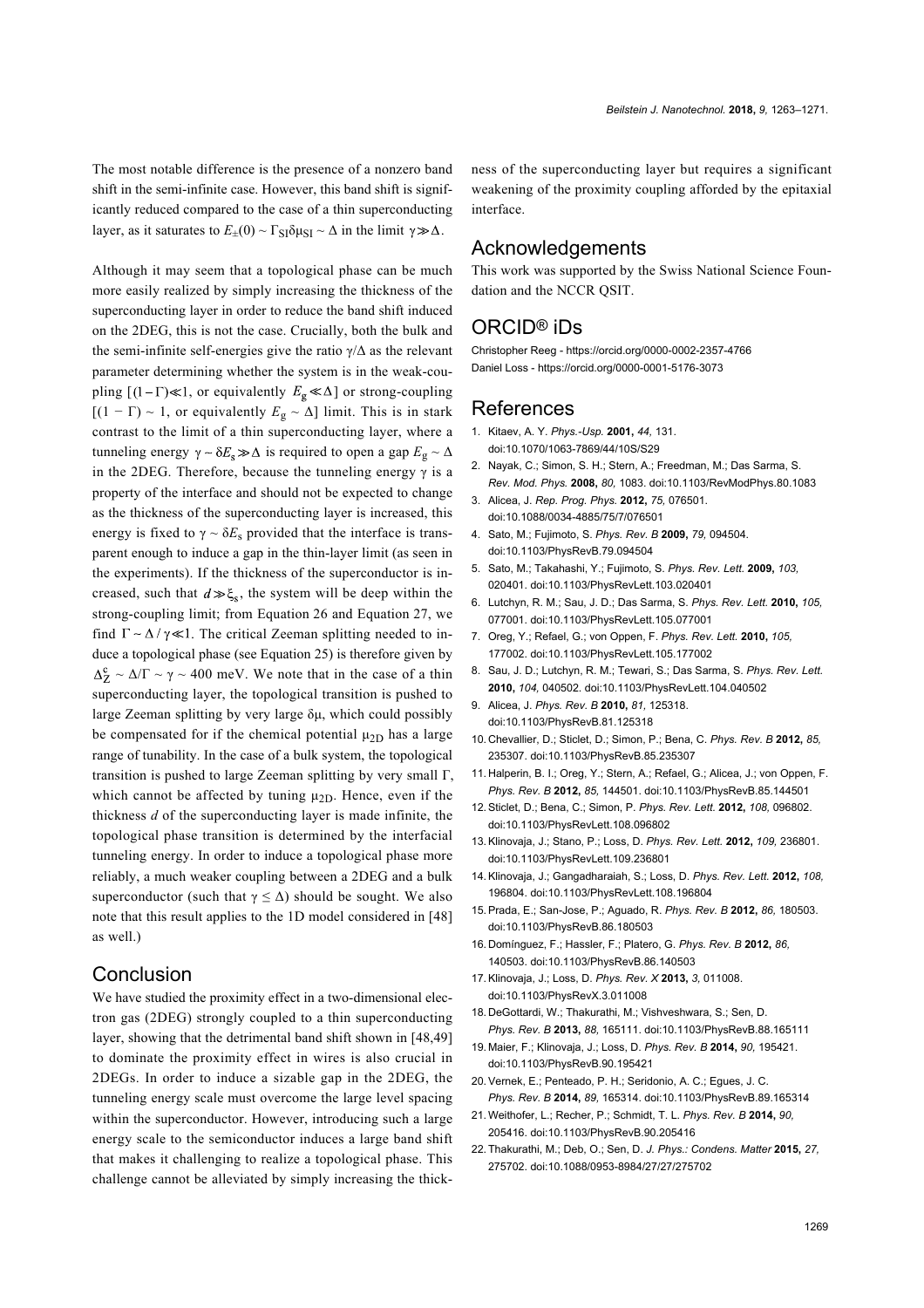- 23. Dmytruk, O.; Trif, M.; Simon, P. *Phys. Rev. B* **2015,** *92,* 245432. [doi:10.1103/PhysRevB.92.245432](https://doi.org/10.1103%2FPhysRevB.92.245432)
- <span id="page-7-0"></span>24. Nadj-Perge, S.; Drozdov, I. K.; Li, J.; Chen, H.; Jeon, S.; Seo, J.; MacDonald, A. H.; Bernevig, B. A.; Yazdani, A. *Science* **2014,** *346,* 602. [doi:10.1126/science.1259327](https://doi.org/10.1126%2Fscience.1259327)
- 25. Ruby, M.; Pientka, F.; Peng, Y.; von Oppen, F.; Heinrich, B. W.; Franke, K. J. *Phys. Rev. Lett.* **2015,** *115,* 197204. [doi:10.1103/PhysRevLett.115.197204](https://doi.org/10.1103%2FPhysRevLett.115.197204)
- 26.Pawlak, R.; Kisiel, M.; Klinovaja, J.; Meier, T.; Kawai, S.; Glatzel, T.; Loss, D.; Meyer, E. *npj Quantum Inf.* **2016,** *2,* 16035. [doi:10.1038/npjqi.2016.35](https://doi.org/10.1038%2Fnpjqi.2016.35)
- 27.Klinovaja, J.; Stano, P.; Yazdani, A.; Loss, D. *Phys. Rev. Lett.* **2013,** *111,* 186805. [doi:10.1103/PhysRevLett.111.186805](https://doi.org/10.1103%2FPhysRevLett.111.186805)
- 28.Vazifeh, M. M.; Franz, M. *Phys. Rev. Lett.* **2013,** *111,* 206802. [doi:10.1103/PhysRevLett.111.206802](https://doi.org/10.1103%2FPhysRevLett.111.206802)
- 29.Braunecker, B.; Simon, P. *Phys. Rev. Lett.* **2013,** *111,* 147202. [doi:10.1103/PhysRevLett.111.147202](https://doi.org/10.1103%2FPhysRevLett.111.147202)
- 30. Nadj-Perge, S.; Drozdov, I. K.; Bernevig, B. A.; Yazdani, A. *Phys. Rev. B* **2013,** *88,* 020407. [doi:10.1103/PhysRevB.88.020407](https://doi.org/10.1103%2FPhysRevB.88.020407)
- 31.Pientka, F.; Glazman, L. I.; von Oppen, F. *Phys. Rev. B* **2013,** *88,* 155420. [doi:10.1103/PhysRevB.88.155420](https://doi.org/10.1103%2FPhysRevB.88.155420)
- 32.Awoga, O. A.; Björnson, K.; Black-Schaffer, A. M. *Phys. Rev. B* **2017,** *95,* 184511. [doi:10.1103/PhysRevB.95.184511](https://doi.org/10.1103%2FPhysRevB.95.184511)
- <span id="page-7-1"></span>33. Mourik, V.; Zuo, K.; Frolov, S. M.; Plissard, S. R.; Bakkers, E. P. A. M.; Kouwenhoven, L. P. *Science* **2012,** *336,* 1003. [doi:10.1126/science.1222360](https://doi.org/10.1126%2Fscience.1222360)
- 34. Deng, M. T.; Yu, C. L.; Huang, G. Y.; Larsson, M.; Caroff, P.; Xu, H. Q. *Nano Lett.* **2012,** *12,* 6414. [doi:10.1021/nl303758w](https://doi.org/10.1021%2Fnl303758w)
- 35. Das, A.; Ronen, Y.; Most, Y.; Oreg, Y.; Heiblum, M.; Shtrikman, H. *Nat. Phys.* **2012,** *8,* 887. [doi:10.1038/nphys2479](https://doi.org/10.1038%2Fnphys2479)
- 36. Churchill, H. O. H.; Fatemi, V.; Grove-Rasmussen, K.; Deng, M. T.; Caroff, P.; Xu, H. Q.; Marcus, C. M. *Phys. Rev. B* **2013,** *87,* 241401. [doi:10.1103/PhysRevB.87.241401](https://doi.org/10.1103%2FPhysRevB.87.241401)
- 37.Finck, A. D. K.; Van Harlingen, D. J.; Mohseni, P. K.; Jung, K.; Li, X. *Phys. Rev. Lett.* **2013,** *110,* 126406. [doi:10.1103/PhysRevLett.110.126406](https://doi.org/10.1103%2FPhysRevLett.110.126406)
- <span id="page-7-2"></span>38. Chang, W.; Albrecht, S. M.; Jespersen, T. S.; Kuemmeth, F.; Krogstrup, P.; Nygård, J.; Marcus, C. M. *Nat. Nanotechnol.* **2015,** *10,* 232. [doi:10.1038/nnano.2014.306](https://doi.org/10.1038%2Fnnano.2014.306)
- 39.Albrecht, S. M.; Higginbotham, A. P.; Madsen, M.; Kuemmeth, F.; Jespersen, T. S.; Nygård, J.; Krogstrup, P.; Marcus, C. M. *Nature* **2016,** *531,* 206–209. [doi:10.1038/nature17162](https://doi.org/10.1038%2Fnature17162)
- <span id="page-7-9"></span>40. Deng, M. T.; Vaitiekėnas, S.; Hansen, E. B.; Danon, J.; Leijnse, M.; Flensberg, K.; Nygård, J.; Krogstrup, P.; Marcus, C. M. *Science* **2016,** *354,* 1557. [doi:10.1126/science.aaf3961](https://doi.org/10.1126%2Fscience.aaf3961)
- 41.Gazibegovic, S.; Car, D.; Zhang, H.; Balk, S. C.; Logan, J. A.; de Moor, M. W. A.; Cassidy, M. C.; Schmits, R.; Xu, D.; Wang, G.; Krogstrup, P.; Op het Veld, R. L. M.; Zuo, K.; Vos, Y.; Shen, J.; Bouman, D.; Shojaei, B.; Pennachio, D.; Lee, J. S.; van Veldhoven, P. J.; Koelling, S.; Verheijen, M. A.; Kouwenhoven, L. P.; Palmstrøm, C. J.; Bakkers, E. P. A. M. *Nature* **2017,** *548,* 434. [doi:10.1038/nature23468](https://doi.org/10.1038%2Fnature23468)
- 42.Zhang, H.; Liu, C.-X.; Gazibegovic, S.; Xu, D.; Logan, J. A.; Wang, G.; van Loo, N.; Bommer, J. D. S.; de Moor, M. W. A.; Car, D.; het Veld, R. L. M. O.; van Veldhoven, P. J.; Koelling, S.; Verheijen, M. A.; Pendharkar, M.; Pennachio, D. J.; Shojaei, B.; Lee, J. S.; Palmstrom, C. J.; Bakkers, E. P. A. M.; Das Sarma, S.; Kouwenhoven, L. P. *arXiv* **2017,** No. 1710.10701.
- <span id="page-7-3"></span>43. Kiaergaard, M.; Nichele, F.; Suominen, H. J.; Nowak, M. P.; Wimmer, M.; Akhmerov, A. R.; Folk, J. A.; Flensberg, K.; Shabani, J.; Palmstrøm, C. J.; Marcus, C. M. *Nat. Commun.* **2016,** *7,* 12841. [doi:10.1038/ncomms12841](https://doi.org/10.1038%2Fncomms12841)
- <span id="page-7-7"></span>44.Shabani, J.; Kjaergaard, M.; Suominen, H. J.; Kim, Y.; Nichele, F.; Pakrouski, K.; Stankevic, T.; Lutchyn, R. M.; Krogstrup, P.; Feidenhans'l, R.; Kraemer, S.; Nayak, C.; Troyer, M.; Marcus, C. M.; Palmstrøm, C. J. *Phys. Rev. B* **2016,** *93,* 155402. [doi:10.1103/PhysRevB.93.155402](https://doi.org/10.1103%2FPhysRevB.93.155402)
- 45.Kjaergaard, M.; Suominen, H. J.; Nowak, M. P.; Akhmerov, A. R.; Shabani, J.; Palmstrøm, C. J.; Nichele, F.; Marcus, C. M. *Phys. Rev. Appl.* **2017,** *7,* 034029. [doi:10.1103/PhysRevApplied.7.034029](https://doi.org/10.1103%2FPhysRevApplied.7.034029)
- 46.Suominen, H. J.; Kjaergaard, M.; Hamilton, A. R.; Shabani, J.; Palmstrøm, C. J.; Marcus, C. M.; Nichele, F. *Phys. Rev. Lett.* **2017,** *119,* 176805. [doi:10.1103/PhysRevLett.119.176805](https://doi.org/10.1103%2FPhysRevLett.119.176805)
- 47. Nichele, F.; Drachmann, A. C. C.; Whiticar, A. M.; O'Farrell, E. C. T.; Suominen, H. J.; Fornieri, A.; Wang, T.; Gardner, G. C.; Thomas, C.; Hatke, A. T.; Krogstrup, P.; Manfra, M. J.; Flensberg, K.; Marcus, C. M. *Phys. Rev. Lett.* **2017,** *119,* 136803. [doi:10.1103/PhysRevLett.119.136803](https://doi.org/10.1103%2FPhysRevLett.119.136803)
- <span id="page-7-4"></span>48. Reeg, C.; Loss, D.; Klinovaja, J. *Phys. Rev. B* **2017,** *96,* 125426. [doi:10.1103/PhysRevB.96.125426](https://doi.org/10.1103%2FPhysRevB.96.125426)
- <span id="page-7-5"></span>49. Reeg, C.; Loss, D.; Klinovaja, J. *arXiv* **2018,** No. 1801.06509.
- <span id="page-7-6"></span>50.Volkov, A. F.; Magnée, P. H. C.; van Wees, B. J.; Klapwijk, T. M. *Physica C* **1995,** *242,* 261. [doi:10.1016/0921-4534\(94\)02429-4](https://doi.org/10.1016%2F0921-4534%2894%2902429-4)
- 51.Fagas, G.; Tkachov, G.; Pfund, A.; Richter, K. *Phys. Rev. B* **2005,** *71,* 224510. [doi:10.1103/PhysRevB.71.224510](https://doi.org/10.1103%2FPhysRevB.71.224510)
- 52.Tkachov, G. *Physica C* **2005,** *417,* 127. [doi:10.1016/j.physc.2004.10.015](https://doi.org/10.1016%2Fj.physc.2004.10.015)
- 53. Reeg, C. R.; Maslov, D. L. *Phys. Rev. B* **2016,** *94,* 020501. [doi:10.1103/PhysRevB.94.020501](https://doi.org/10.1103%2FPhysRevB.94.020501)
- 54. Reeg, C.; Klinovaja, J.; Loss, D. *Phys. Rev. B* **2017,** *96,* 081301. [doi:10.1103/PhysRevB.96.081301](https://doi.org/10.1103%2FPhysRevB.96.081301)
- <span id="page-7-8"></span>55.Sau, J. D.; Lutchyn, R. M.; Tewari, S.; Das Sarma, S. *Phys. Rev. B* **2010,** *82,* 094522. [doi:10.1103/PhysRevB.82.094522](https://doi.org/10.1103%2FPhysRevB.82.094522)
- 56.Potter, A. C.; Lee, P. A. *Phys. Rev. B* **2011,** *83,* 184520. [doi:10.1103/PhysRevB.83.184520](https://doi.org/10.1103%2FPhysRevB.83.184520)
- 57.Kopnin, N. B.; Melnikov, A. S. *Phys. Rev. B* **2011,** *84,* 064524. [doi:10.1103/PhysRevB.84.064524](https://doi.org/10.1103%2FPhysRevB.84.064524)
- 58.Zyuzin, A. A.; Rainis, D.; Klinovaja, J.; Loss, D. *Phys. Rev. Lett.* **2013,** *111,* 056802. [doi:10.1103/PhysRevLett.111.056802](https://doi.org/10.1103%2FPhysRevLett.111.056802)
- 59. van Heck, B.; Lutchyn, R. M.; Glazman, L. I. *Phys. Rev. B* **2016,** *93,* 235431. [doi:10.1103/PhysRevB.93.235431](https://doi.org/10.1103%2FPhysRevB.93.235431)
- 60. Reeg, C.; Maslov, D. L. *Phys. Rev. B* **2017,** *95,* 205439. [doi:10.1103/PhysRevB.95.205439](https://doi.org/10.1103%2FPhysRevB.95.205439)